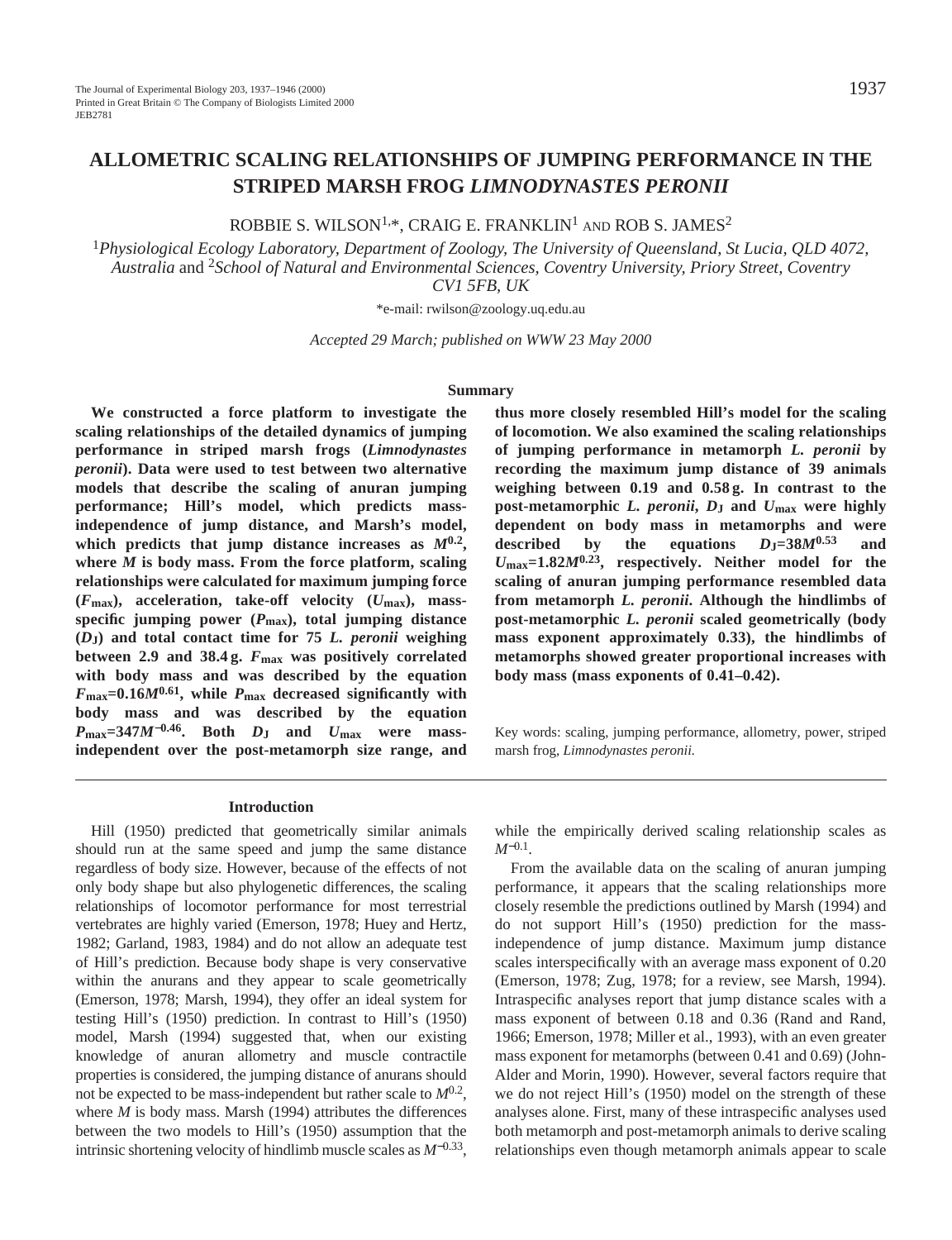# 1938 R. S. WILSON, C. E. FRANKLIN AND R. S. JAMES

differently from post-metamorph animals and bias scaling relationships towards higher mass exponents (Emerson, 1978; John-Alder and Morin, 1990). Moreover, only jump distance has been recorded and used to test between the two models of anuran jumping performance. Several other variables describing jumping performance should also vary predictably with body mass, such as maximum jumping acceleration and take-off velocity, and could be recorded and used to test between the two alternative models of scaling in anurans. Finally, several of the scaling analyses were only based on small sample sizes over a limited range of body sizes. Clearly, an intraspecific scaling analysis of jumping performance using a wide range of body sizes, and with the separate analyses of metamorph and post-metamorph animals, should be used to test between the two models of anuran jumping performance.

In this study, we used a force platform to investigate the allometric scaling relationships of jumping performance in post-metamorphic striped marsh frogs (*Limnodynastes peronii*) over a tenfold increase in body mass. A customdesigned force platform allowed the determination of the ground reaction forces of a jumping frog in all three dimensions of movement and the scaling relationships of maximal jumping force, acceleration, take-off velocity, jump distance, contact time on the ground and maximal instantaneous power output to be determined. Scaling relationships of metamorph *L. peronii* jumping were also investigated and compared with those of the post-metamorphic animals by recording their total jump distance over a sixfold increase in body mass. Both metamorph and post-metamorph relationships were used to test between Hill's (1950) and Marsh's (1994) models for the scaling of anuran jumping performance.

### **Materials and methods**

Striped marsh frogs (*Limnodynastes peronii*) (Duméril and Bibron) of various sizes were collected from Melbourne and Boolarra, Victoria, Australia, during September 1996. The jumping performance of all frogs was assessed within at least 2 days of collection, after which they were released at their point of capture. Twelve *L. peronii* adults were collected in Brisbane and transported to the University of St Andrews, Scotland, UK, where a high-speed cine camera was used to validate the force platform experimentally. To examine the jumping performance of metamorph *L. peronii*, three foam nests were collected from Boolarra, Victoria, during January 1998 and placed in a 25 °C constant temperature room at The University of Queensland. The larvae were fed *ad libitum* on boiled lettuce until metamorphosis occurred. Jumping performance of the metamorphs was then assessed on the day after their tail had been completely resorbed.

## *The force platform*

A custom-built force platform was constructed simultaneously to measure the vertical, horizontal and lateral ground reaction forces of a jumping frog (Fig. 1). The design of the force platform was based on that outlined by Katz and Gosline (1993) for measuring jumping performance in locusts. The platform consisted of a circular piece of balsawood (diameter 10.5 cm, width 8 mm) mounted on an L-shaped 10 mm×10 mm double-cantilever brass beam fixed to a solid wooden base. A sheet of sandpaper was attached to the surface of the platform to prevent the frogs from slipping during takeoff. Three spring blades were cut from the brass supporting beams by machining 10 mm×8.8 mm holes at different orientations at 90 ° to each other, leaving only a wall thickness of 0.6 mm along each side of the 10 mm long spring blades. To detect changes in force in the three dimensions, 5 mm aluminium foil strain gauges were attached to the outer side of each spring blade. Each strain gauge, which corresponded to a separate dimension, formed a quarter of a bridge circuit that fed a signal directly into a Maclab bridge amplifier. Data were collected by a Maclab data-acquisition system which recorded at a sampling frequency of 1000 Hz. Data were recorded in the



Fig. 1. Illustration of the force platform used Machined h<br>the measure the ground reastion forces of brass beam to measure the ground reaction forces of striped marsh frogs (*Limnodynastes peronii*) during jumping. The diagram shows the three strain gauges (representing each dimension) that measured the force applied to the surface of the platform by a jumping frog.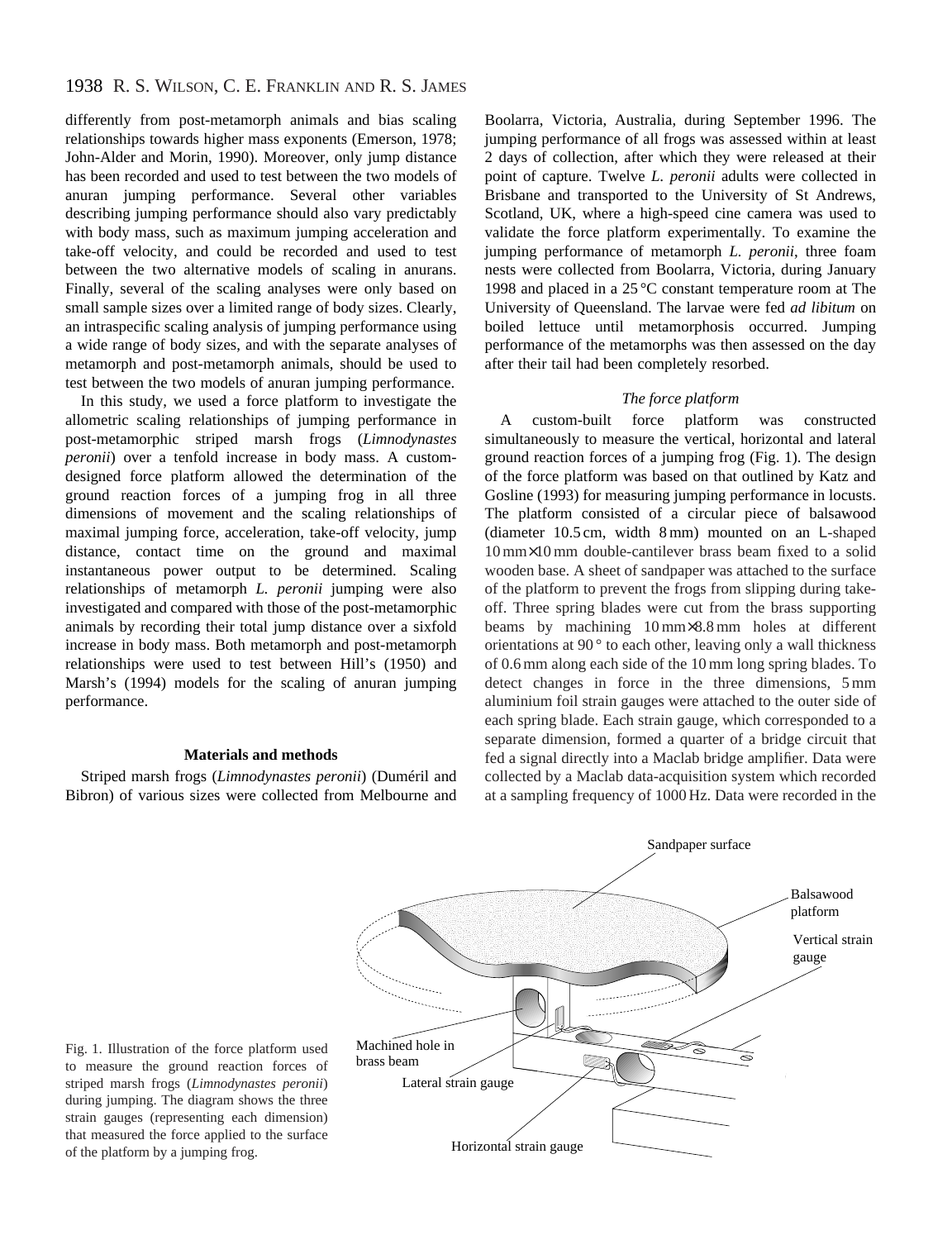Maclab version 3.5 software package using the accompanying Chart version 3.5.1 system with a 20 Hz low-frequency pass.

Mechanical crosstalk between the different dimensions was less than 5 % within the force range associated with this experiment and was not corrected for. Serial calibrations of the platform were conducted by placing known masses onto the platform at different orientations and applying known forces in each plane with the relationship between gravitational force and voltage output determined (vertical dimension 68.0 mV N<sup>−</sup>1, both horizontal/lateral dimensions 44.8 mV N−1).

## *Experimental validation of the force platform using highspeed cinematography*

To validate experimentally the data obtained from the force platform, four *L. peronii* jumps were simultaneously assessed with high-speed cinematography and the force platform. Highspeed cinematography has been used extensively in studies of fish and frog locomotion (Marsh and John-Alder, 1994; Temple and Johnston, 1998) and is considered an accurate method of measuring locomotor performance. Several jumping sequences were filmed with a 16 mm NAC E-10 high-speed cine camera at 500 frames s<sup>−</sup>1, with four usable sequences analysed. Framing speeds for each sequence were verified by using timing marks that recorded at 100 Hz on the edge of the film. Three 400 W light sources supplied adequate illumination for filming. The camera was positioned to film a side-on view of a frog on the force platform from a distance of 2.5 m, which allowed movement in the vertical and horizontal directions to be filmed. Lateral movements were filmed by suspending a mirror at an angle of  $45^{\circ}$  behind the platform. Frogs were encouraged to jump off the platform by gently touching the urostyle with a pair of forceps whilst simultaneously filming and recording force platform output. The body temperature of the frogs was kept at  $24^{\circ}$ C during experiments by holding them in a temperature-controlled water bath for at least 1 h before jumping and maintaining the room temperature between 20 and 25 °C. Film was developed 'open trap' and then viewed and analysed using a motion-analysis system (MOVIAS, NAC, Japan). The position of the approximate centre of mass (near the centre of the coccyx; Marsh and John-Alder, 1994) in all three dimensions was digitised to determine the distance moved whilst on the platform.

Four useable cine film sequences of frog jumps were analysed to determine take-off velocity, maximum acceleration and contact time. These cine film data were directly compared with values calculated from the force platform. Distance data were fitted with a sixth-order polynomial function to provide a smoothed curve from which velocity and acceleration could be calculated by differentiation. For each filmed frog jump, take-off velocity was estimated by taking the average of three velocity values centred on the frame at which take-off occurred. Maximum acceleration was estimated by using a moving average of three datum points over a period of 4 ms. Contact time was defined as the time at which movement was first detected until the point at which both feet left the platform.

# *Scaling of frog jumping performance* 1939

### *Analysis of force-platform data*

The three recorded signals were analysed separately to determine the ground reaction forces produced during each jump for each dimension. The lateral  $(F<sub>L</sub>)$  and horizontal  $(F<sub>H</sub>)$ forces were then summed *via* vector analysis to represent a single force trace in the horizontal dimension  $(F<sub>hl</sub>)$ . To determine the total force  $(F_{sum})$  applied to the ground during jumping, the vertical  $(F_v)$  and horizontal forces  $(F_{hl})$  were then summed *via* vector analysis. The maximum force produced was estimated by using a moving average of three consecutive datum points over a period of 2 ms.

To determine instantaneous lateral (*A*L) and horizontal (*A*H) acceleration, force values in the lateral (*F*L) and horizontal dimensions (*F*H) were divided by body mass *(M*) according to:

$$
A_{\rm H} = F_{\rm H}/M\,,\tag{1}
$$

$$
A_{\rm L} = F_{\rm L}/M\,. \tag{2}
$$

Acceleration in the vertical dimension  $(Av)$  was calculated as:

$$
A_V = (F_V - Mg)/M, \tag{3}
$$

where  $g$  is the acceleration due to gravity (in m s<sup>-2</sup>).

Acceleration data were then used to calculate velocity by numerical integration, while the distance travelled by the centre of mass was calculated by numerical integration of the velocity data. Instantaneous power development (*P*) during a jump was calculated from the equation derived by Hirano and Rome (1984):

$$
P = MgV_{\rm v} + 0.5M[V^2t - V^2(t - 0.001)]/0.001\,,\tag{4}
$$

where  $V_v$  is instantaneous velocity in the vertical dimension, and *V* is the instantaneous vector sum of velocity.

Contact time  $(T_C)$  during a jump was taken as the total time from when a jump began (i.e. after acceleration increased for three consecutive readings) until the time when the vector sum of acceleration in all dimensions returned to zero. The total jump distance  $(D_J)$  of the frogs was estimated as:

$$
D_J = [(V_{hl} \times 2 \times V_{v})/9.8] + D_{hl}, \qquad (5)
$$

where  $D<sub>hl</sub>$  is the horizontal distance moved by the frog before take-off and *V*hl is the vertical distance moved by the frog before take-off.

To estimate the muscle-mass-specific jumping power of *L. peronii* during maximal jumps, the hindlimb muscle mass as a proportion of total body mass was determined for four animals collected from Brisbane, Australia. Frogs were killed by a blow to the head, pithing and transection of the spinal cord. The hindlimb muscles were dissected away from the limbs, and total body mass and hindlimb muscle mass were determined on an A200S Sartorius analytical balance  $(\pm 0.01 \text{ g})$ .

#### *Scaling relationships of jumping performance*

The maximum jumping performance of 75 postmetamorphic *L. peronii* was assessed at 24 °C using the customdesigned force platform that measured the ground reaction forces of a jumping frog in three dimensions. As these frogs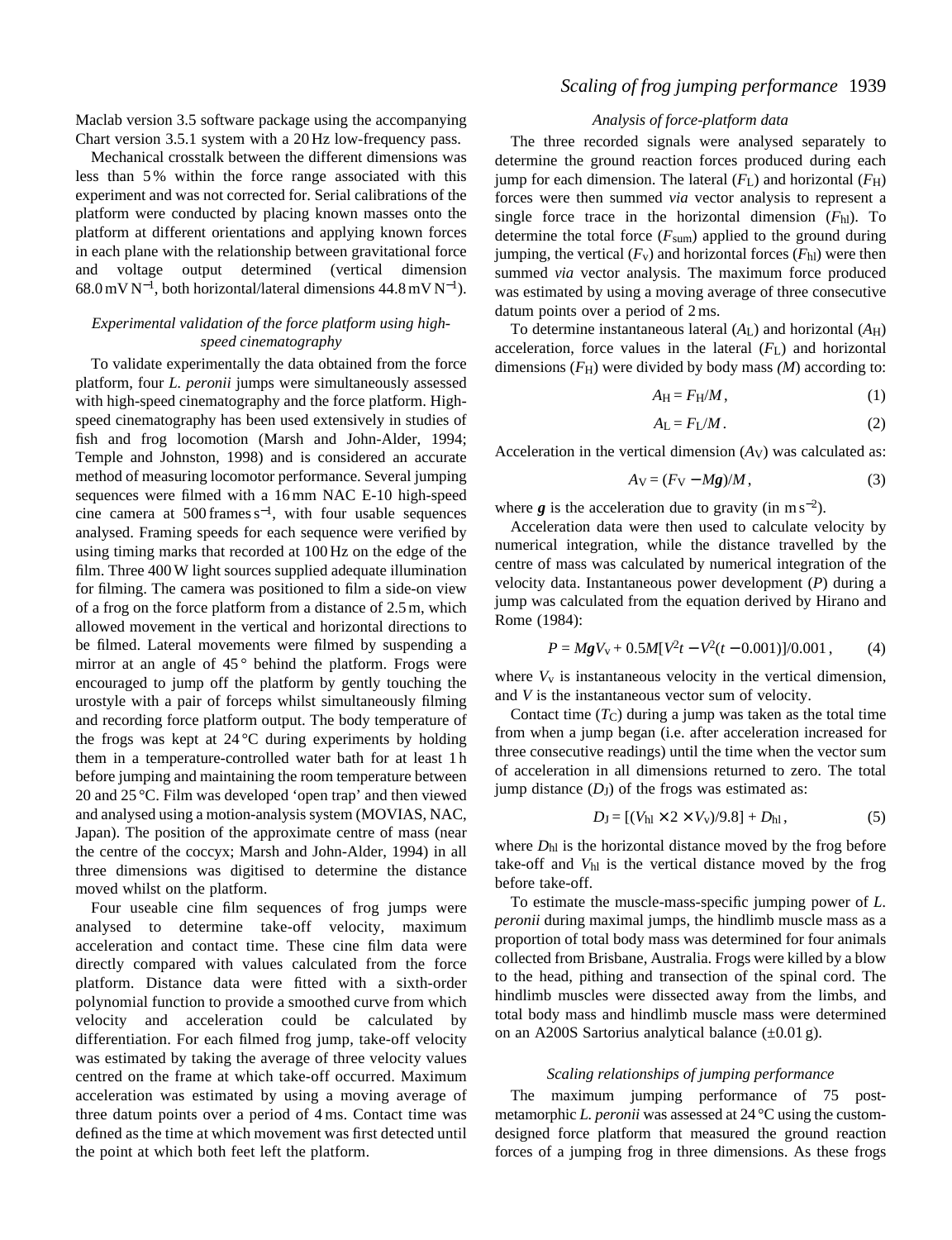# 1940 R. S. WILSON, C. E. FRANKLIN AND R. S. JAMES

included adult and sub-adult animals, they were referred to as post-metamophic frogs, which we defined as frogs that had not metamorphosed within the last few weeks before capture. We defined metamorph frogs in this study as those that had completely absorbed their tail within the last week. Jumps were elicited by pinching the urostyle with a pair of fine forceps, taking care to avoid applying forces to the platform. Each individual was stimulated to jump at least five times, with the jump that produced the greatest ground reaction force for each individual used as a measure of maximum jumping performance. The body temperature of the frogs was maintained at  $24^{\circ}$ C for at least 3h prior to experimental procedures by holding them in a shallow temperature-controlled water bath. The air temperature was maintained between 20 and 25 °C at all times, and the body temperature of the frogs did not change significantly during the jumping procedure. The body temperature of the frogs was determined by inserting a calibrated thermometer probe  $(\pm 0.1^{\circ}C)$  into the cloaca.

As the resolution of the force platform did not allow the collection of useful data for metamorph jumps, only maximum jump distance was recorded for these animals. Each metamorph was encouraged to jump along a wooden bench by lightly touching its urostyle. The ventral surface of the metamorph frogs was kept wet at all times, allowing their jump distance to be recorded by measuring the distance between damp marks left on the wooden bench by the frogs. At least five jumps from each individual were recorded, and the longest jump for each individual was used as a measure of maximum jumping distance.

At the end of the jumping protocol, morphological measurements were taken for individual post-metamorphs and metamorphs. Snout-to-vent length (*L*<sub>SV</sub>), femur (vent-to-knee length) (*L*F) and tibia length (knee-to-ankle length) (*L*T) were measured with Mitutoyo calipers to the nearest 0.2 mm. Mass was measured with an A200S Sartorius analytical balance  $(\pm 0.01 \text{ g})$ .

## *Calculations from metamorph jumping distance*

Maximum take-off velocity, mass-specific power output and contact time were calculated from jumping distance from the set of equations outlined by Marsh (1994). Calculations were based on the assumption that the angle of take-off to the horizontal was 45 °, a value close to the optimum angle of take-off. The position of the centre of mass at take-off was also assumed to have moved 1.2 times the length of the outstretched hindlimbs (Marsh, 1994). Average acceleration was calculated using the standard trajectory formulae outlined by Alexander (1968).

#### *Statistical analyses*

Allometric scaling relationships were expressed in the form  $y=aM<sup>b</sup>$ , where *M* is body mass, *a* is the proportionality coefficient and *b* is the mass exponent. The equations were calculated using log-transformed data and least-squares regression techniques. Data collected from the high-speed cine film and the force platform were compared using Student's *t*tests. All results are presented as means  $\pm$  s.E.M. Significance was taken at the level *P*<0.05.

## **Results**

## *Experimental verification of the force platform*

Data were obtained simultaneously from the force platform and high-speed cine camera from four frog jumps. The two techniques produced statistically indistinguishable estimates of maximum velocity, maximum acceleration and total contact time (Table 1). Of the variables assessed, the greatest variation between the two techniques was in total estimated contact time, possibly because of the lower recording frequency and difficulty in determining the exact timing of initial movement in the cine film. It appeared that the force platform was at least as accurate at determining the jumping performance and the derived variables as data from high-speed cinematography. The advantages of the force platform are that it records the force build-up that must always precede movement and samples at a higher rate than the cine camera.

### *Jumping performance of post-metamorph frogs*

The maximum jumping performance of 75 *L. peronii* weighing between 2.9 and 38.4 g was determined at 24 °C. A typical jump involved a rapid development of force resulting

Table 1. Comparison of calculated values of take-off velocity, maximum acceleration and contact time for four Limnodynastes peronii *jumps between data simultaneously collected from a force platform and high-speed cine camera (film)*

|                                    |          |      | Frog number |                |      |                   |  |
|------------------------------------|----------|------|-------------|----------------|------|-------------------|--|
|                                    |          |      | 2           | 3              | 4    | Mean $\pm$ S.E.M. |  |
| $U_{\rm max}$ (m s <sup>-1</sup> ) | Film     | 3.41 | 2.24        | $\overline{c}$ | 1.28 | $2.24 + 0.44$     |  |
|                                    | Platform | 3.37 | 1.98        | 1.87           | 1.38 | $2.11 \pm 0.43$   |  |
| $A_{\rm max}$ (m s <sup>-2</sup> ) | Film     | 95.9 | 43.7        | 40.8           | 32.6 | $53.3 \pm 14.4$   |  |
|                                    | Platform | 98   | 42.9        | 42.6           | 36.2 | $54.9 \pm 14.4$   |  |
| $T_{\rm C}$ (ms)                   | Film     | 58   | 84          | 64             | 54   | $65 \pm 6.6$      |  |
|                                    | Platform | 66   | 79          | 63             | 62   | $67.5 \pm 3.9$    |  |

 $U_{\text{max}}$ , take-off velocity;  $A_{\text{max}}$ , maximum acceleration;  $T_{\text{C}}$ , contact time.

There were no significant differences between data collected from the force platform and high-speed cine camera (*P*>0.05).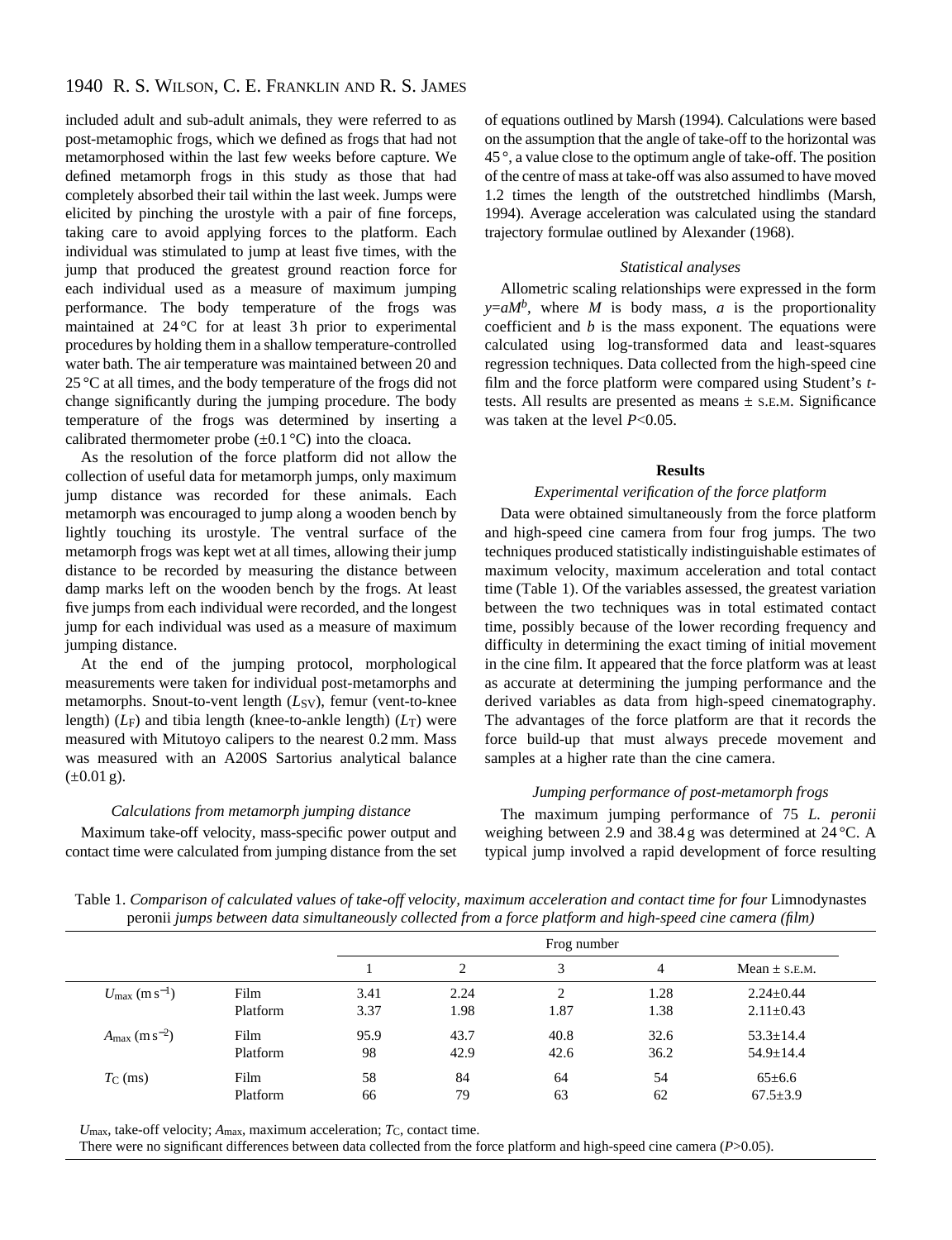



Fig. 2. Changes in (A) force, (B) acceleration and (C) instantaneous body-mass-specific power output during a typical maximal jump for three frogs of differing body mass at 24 °C measured with the force platform recording at 1000 Hz. Dotted, solid and dashed lines represent frogs of body mass 4.3, 12.8 and 30.8 g, respectively.

in a peak ground reaction force after half to two-thirds of the total contact time and then a sharp decay of force to take-off (Fig. 2A). The entire jumping event was completed in a short time: the time from initial acceleration until take-off was



Fig. 3. Relationship between body mass (*M*) and (A) maximum jumping force (*F*max) and (B) maximum jumping acceleration (*A*max) for post-metamorphic striped marsh frogs (*Limnodynastes peronii)* weighing between 2.9 and 38.4 g recorded with a force platform at 1000 Hz.

between 60 and 130 ms. Positive acceleration occurred throughout the entire phase of contact with the platform (Fig. 2B) and resulted in a maximum velocity at the instant of take-off. Instantaneous jumping power usually took longer to develop than force, with maximum power attained after approximately three-quarters of the total contact time (Fig. 2C).

Allometric scaling relationships were calculated for maximum jumping force (*F*max), acceleration (*A*max), take-off velocity (*U*max), mass-specific jumping power (*P*max), total

Table 2. *Relationships between body mass and various parameters of jumping performance in post-metamorphic striped marsh frogs (*Limnodynastes peronii*)* 

|                                                |                               | log a          |               | v    |           |  |
|------------------------------------------------|-------------------------------|----------------|---------------|------|-----------|--|
| Maximum force $(F_{\text{max}})$               | N                             | $-0.79 + 0.03$ | $0.61 + 0.03$ | 0.86 | < 0.001   |  |
| Maximum acceleration $(A_{\text{max}})$        | $\rm m\,s^{-2}$               | $2.22+0.03$    | $-0.40+0.03$  | 0.73 | < 0.001   |  |
| Contact time $(T_C)$                           | ms                            | $-1.28+0.03$   | $0.22+0.02$   | 0.56 | < 0.001   |  |
| Take-off velocity $(U_{\text{max}})$           | $\rm m\,s^{-1}$               | $0.45+0.04$    | $-0.07+0.04$  | 0.05 | NS        |  |
| Jump distance $(D_I)$                          | cm                            | $-0.14+0.07$   | $0.06 + 0.07$ | 0.01 | <b>NS</b> |  |
| Maximum instantaneous power $(P_{\text{max}})$ | $W \text{ kg}^{-1}$ body mass | $2.54+0.07$    | $-0.46+0.06$  | 0.44 | < 0.001   |  |
|                                                |                               |                |               |      |           |  |

Equations are in the form  $y=aM^b$ , where *a* is the intercept at unity, *M* is body mass and *b* is the slope of the regression line. Significance was taken at the level of *P*<0.05; NS, not significant. Values are means  $\pm$  s.E.M. ( $N=75$ ).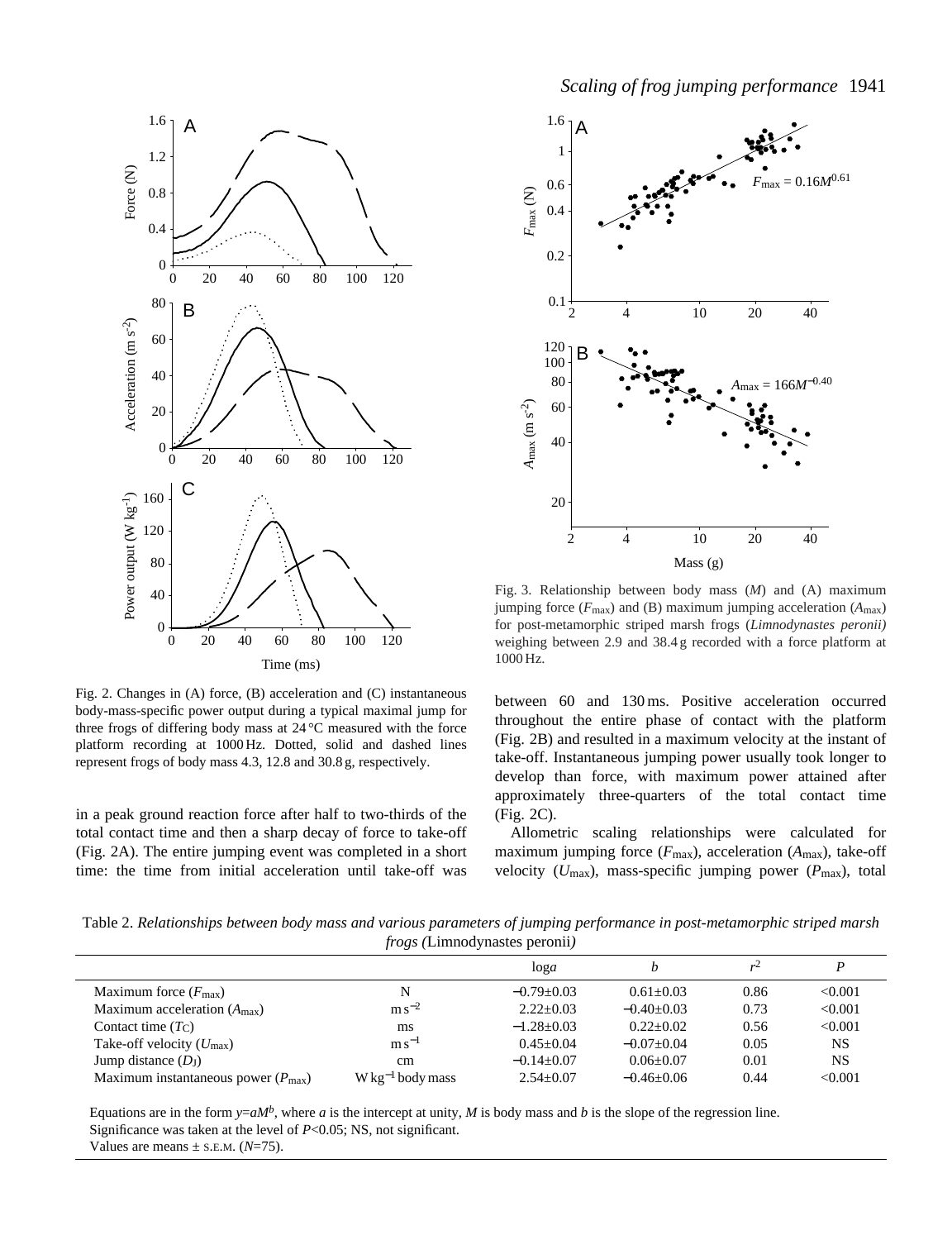# 1942 R. S. WILSON, C. E. FRANKLIN AND R. S. JAMES

jumping distance  $(D_J)$  and total contact time  $(T_C)$  on the platform (Table 2).  $F_{\text{max}}$  was positively correlated with body mass  $(r^2=0.86; P<0.001)$  and increased with a mass exponent of 0.61 (Fig. 3A). *F*max increased from less than 0.4 N in the smaller frogs to more than  $1.4$  N in animals larger than  $35$  g.  $A_{\text{max}}$  was negatively correlated with body mass  $(r^2=0.73)$ ; *P*<0.001) and decreased with a mass exponent of −0.40 (Fig. 3B). Although the largest frogs only attained an *A*max of less than 40 m s<sup>−</sup>2, some of the smaller *L. peronii* reached accelerations greater than 100 m s<sup>−</sup>2.

The mean  $U_{\text{max}}$  for *L. peronii* was 2.44±0.06 m s<sup>-1</sup> and mean  $D_J$  was  $0.87 \pm 0.03$  m.  $U_{\text{max}}$  did not change significantly with body mass ( $r^2$ =0.05; *P*>0.1) and ranged from 1.6 to 3.5 m s<sup>-1</sup> (Fig. 4A; Table 2). Although *D*J appeared to increase with a body mass exponent of 0.06, there was no significant relationship between the two variables for animals weighing between 2.9 and 38.4 g ( $r^2$ =0.01; *P*>0.1; Fig. 4B; Table 2). *P*max decreased significantly with body mass from close to 300 W kg−<sup>1</sup> body mass in the small frogs to less than  $100 \text{ W kg}^{-1}$  in the larger animals (Fig. 4C; Table 2)  $(r^2=0.44;$ *P*<0.001). The contact time on the force platform was also highly dependent on the body mass of the animal and increased from less than 70 ms for the smaller animals to more than 120 ms for the larger animals  $(r^2=0.56; P<0.001)$  (Table 2).

The total proportion of body mass that was hindlimb muscle for adult *L. peronii* with an average body mass of 12.1±0.9 g was  $19.1 \pm 1.2$ %. Therefore, for a striped marsh frog of approximately 12 g, the total muscle-mass-specific power output during a maximal jump was approximately 620 W kg−<sup>1</sup> of hindlimb muscle.

### *Jumping performance of metamorphs*

Average jumping acceleration  $(A_{av})$ ,  $U_{max}$ ,  $P_{max}$  and  $T_{\rm C}$  were calculated from recordings of maximum jumping distance for each metamorph. Over a threefold increase in body mass from 0.19 to 0.58 g, *A*av was significantly related to the body mass of the metamorphs and scaled with a mass exponent of 0.38 (Table 3)  $(r^2=0.14; P<0.05)$ .  $U_{\text{max}}$  was also highly dependent on body mass  $(r^2=0.44; P<0.001)$ , ranging from 1.1 m s<sup>-1</sup> to more than  $1.6 \text{ m s}^{-1}$  (Fig. 5A; Table 3). In addition, there was a significant relationship between *D*<sub>J</sub> and body mass for *L*. *peronii* metamorphs ( $r^2$ =0.67; *P*<0.001) (Fig. 5B; Table 3). *D*<sub>J</sub>



Fig. 4. Relationship between body mass (*M*) and (A) maximum takeoff velocity  $(U_{\text{max}})$ , (B) maximum jump distance  $(D_J)$  and  $(C)$ maximum body-mass-specific jumping power  $(P_{\text{max}})$  for postmetamorphic striped marsh frogs (*Limnodynastes peronii*) weighing between 2.9 and 38.4 g recorded with a force platform recording at 1000 Hz.

Table 3. *Relationships between body mass and jumping performance parameters in metamorphs of the striped marsh frog (*Limnodynastes peronii*)*

|                                      |                               | log a          |                 | v    |         |  |
|--------------------------------------|-------------------------------|----------------|-----------------|------|---------|--|
| Take-off velocity $(U_{\text{max}})$ | $\rm m\,s^{-1}$               | $0.26 + 0.02$  | $0.23 \pm 0.04$ | 0.44 | < 0.001 |  |
| Jump distance $(D_J)$                | cm.                           | $1.58 + 0.03$  | $0.53+0.06$     | 0.67 | < 0.001 |  |
| Maximum power $(P_{\text{max}})$     | $W \text{ kg}^{-1}$ body mass | $1.99 + 0.06$  | $0.31 \pm 0.11$ | 0.18 | < 0.01  |  |
| Average acceleration $(A_{av})$      | $\rm m\,s^{-2}$               | $1.90+0.08$    | $0.38 \pm 0.16$ | 0.14 | < 0.05  |  |
| Contact time $(T_C)$                 | ms                            | $-1.31 + 0.02$ | $0.17+0.04$     | 0.35 | < 0.001 |  |

Equations are in the form  $y=aM^b$ , where *a* is the intercept at unity, *M* is body mass and *b* is the slope of the regression line. Significance was taken at the level of *P*<0.05.

Values are means  $\pm$  s.e.m. ( $N=39$ ).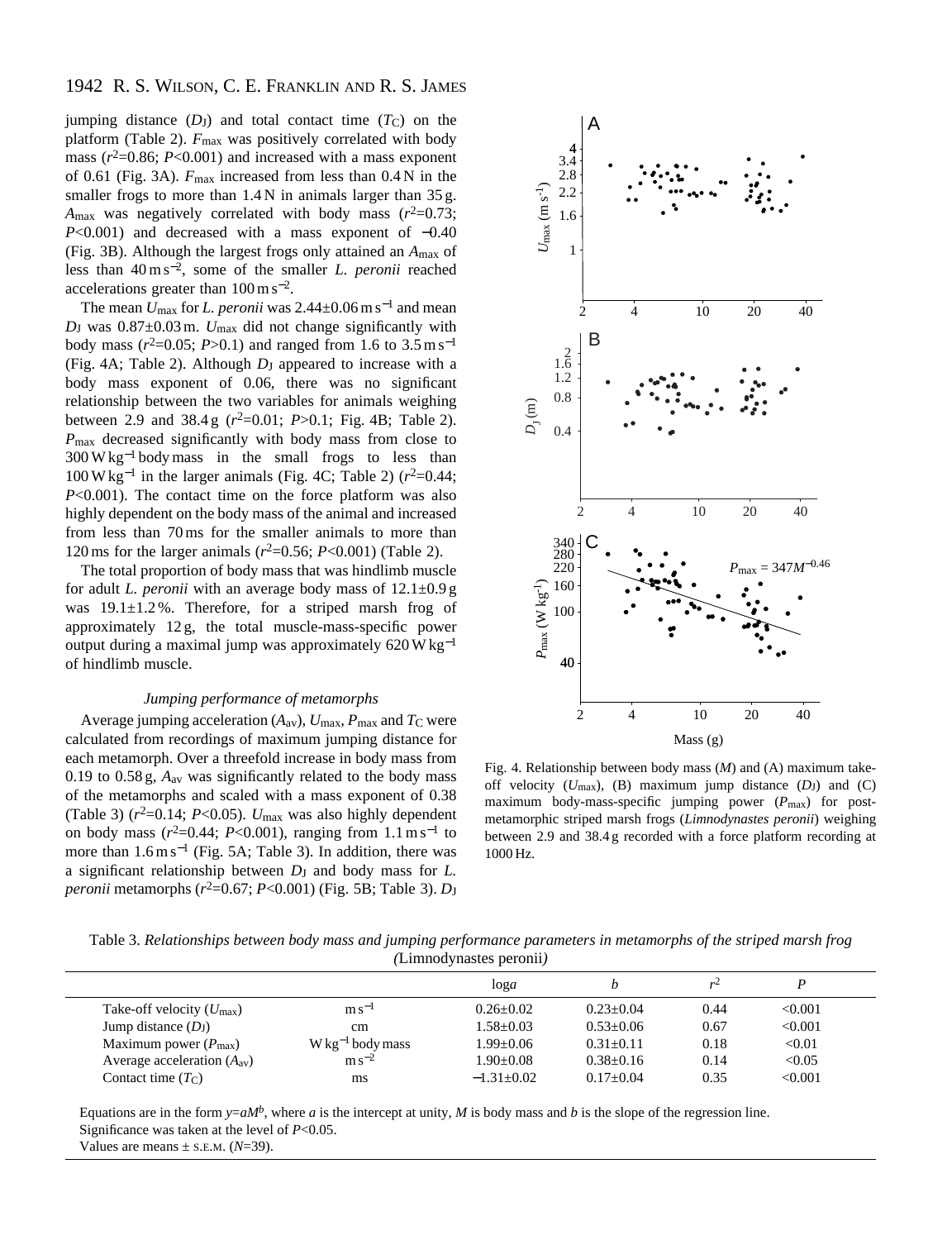

Fig. 5. Relationship between body mass (*M*) and (A) maximum takeoff velocity  $(U_{\text{max}})$ , (B) maximum jump distance  $(D_J)$  and  $(C)$  bodymass-specific jumping power  $(P_{\text{max}})$  for metamorph striped marsh frogs (*Limnodynastes peronii*) weighing between 0.19 and 0.58 g calculated from jump distance.

increased from approximately 0.14 m for the smaller metamorphs to approximately 0.3 m for the larger animals. The *P*max of metamorphs was also positively correlated with body

mass and scaled with an exponent of 0.31  $(r^2=0.18; P<0.01)$ (Fig. 5C; Table 3). *P*max increased from around  $45 W kg<sup>-1</sup>$  body mass to more than 90 W kg<sup>-1</sup> for the larger metamorphs.

The calculated  $T_C$  for the metamorphs was significantly correlated with body mass  $(r^2=0.35; P<0.001)$  and increased from approximately 35 ms for the smaller frogs to more than 45 ms for the larger metamorphs (Table 3).

#### *Morphometrics*

*L*SV, *L*F and *L*T scaled geometrically with body mass, with a mass exponent of approximately 0.33 for post-metamorphic *L. peronii* (Table 4). The relationship between *L*<sub>SV</sub> and body mass for metamorphs scaled with a body mass exponent of 0.28 ( $r^2$ =0.83; *P*<0.001), while *L*<sub>F</sub> ( $r^2$ =0.83; *P*<0.001) and *L*<sub>T</sub>  $(r^2=0.83; P<0.001)$  scaled with a much higher mass exponent of approximately 0.42.

#### **Discussion**

### *Scaling relationships of frog jumping*

From the existing empirical data on isolated muscle performance and our knowledge of allometry in anurans, Marsh (1994) suggested that  $D_J$  in anurans should scale with a mass exponent of 0.20 and *U*max and *P*max should scale with exponents of 0.13 and 0.05, respectively. In contrast, Hill's (1950) model for scaling of anuran locomotion predicts *U*max and  $D_J$  to be mass-independent  $(M^0)$ , while  $P_{\text{max}}$  is expected to scale with an exponent of −0.33. From our data on the ground reaction forces of *L. peronii* during 'maximal' jumps, the scaling relationships of post-metamorph *L. peronii* appear to resemble more closely the predictions outlined by Hill (1950). There was no significant influence of body mass on either  $D_J$  or  $U_{\text{max}}$  of post-metamorph *L. peronii*, while  $P_{\text{max}}$ scaled with a mass exponent of  $-0.46$ . In contrast, the scaling relationships of jumping performance in metamorph *L. peronii* did not resemble either Hill's (1950) or Marsh's (1994) prediction for scaling of anuran jumping performance. Rather, *D*J increased with a mass exponent of 0.53, while *U*max and *P*max scaled with exponents of 0.23 and 0.31, respectively. During this early stage of development, metamorph hindlimb length does not scale geometrically  $(M^{0.33})$  like that of post-

Table 4. *Relationships between body mass, and snout–vent, femur and tibia length for metamorph and post-metamorphic striped marsh frogs (*Limnodynastes peronii*)*

|             |    | <b>Metamorphs</b> |                 |      |         |    | Post-metamorphs |                 |      |         |  |
|-------------|----|-------------------|-----------------|------|---------|----|-----------------|-----------------|------|---------|--|
| (mm)        | Ν  | log a             |                 | v    |         |    | log a           |                 | r∸   |         |  |
| Lsv         | 38 | $1.34 \pm 0.01$   | $0.28 \pm 0.02$ | 0.83 | < 0.001 | 75 | $1.37 \pm 0.01$ | $0.32 \pm 0.01$ | 0.98 | < 0.001 |  |
| $L_{\rm F}$ | 38 | $1.04 \pm 0.02$   | $0.42+0.04$     | 0.83 | < 0.001 |    | $0.0 + 0.01$    | $0.29 \pm 0.01$ | 0.92 | < 0.001 |  |
| $L_{\rm T}$ | 38 | $0.99 + 0.02$     | $0.41 + 0.04$   | 0.83 | < 0.001 |    | $0.85 + 0.02$   | $0.34 + 0.01$   | 0.92 | < 0.001 |  |

*L*SV, snout–vent length; *L*F, femur length; *L*T, tibia length.

Equations are in the form  $y=aM^b$ , where *a* is the intercept at unity, *M* is body mass and *b* is the slope of the regression line. Significance was taken at the level of *P*<0.05.

Values are means  $\pm$  s.E.M. ( $N=75$ ).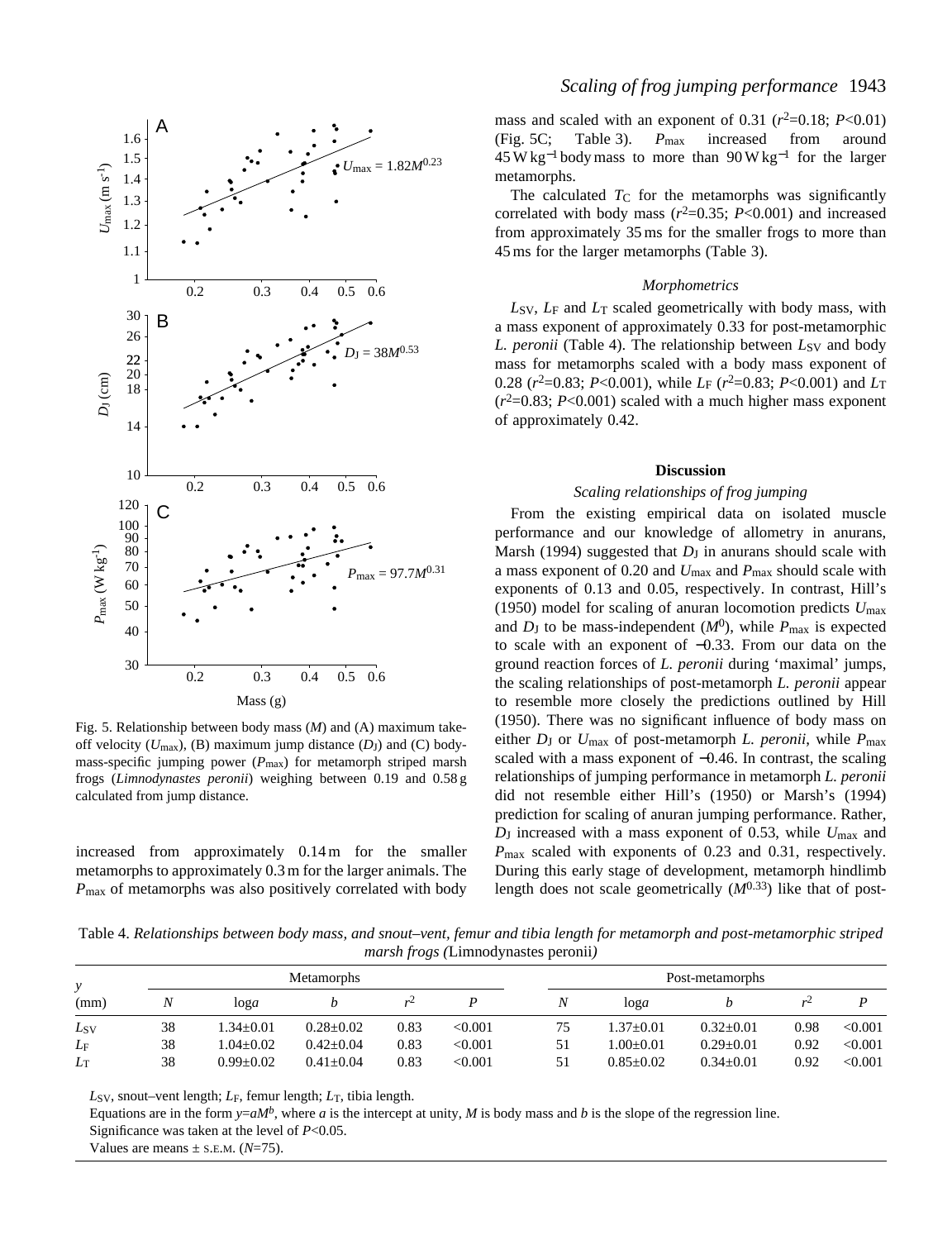metamorph *L. peronii*, but scales with a greater exponent of approximately *M*0.42.

From their extensive analyses of frog jumping, both Emerson (1978) and Zug (1978) reported interspecific allometry of *D*J with a body mass exponent of between 0.03 and 0.49, with an average of approximately 0.2 (for a review, see Marsh, 1994). Intraspecific analyses suggest that *D*J scales with a mass exponent of between 0.18 and 0.31 (Emerson, 1978). Miller et al. (1993) found the *D*<sub>J</sub> of *Rana pipiens* to scale with a mass exponent of 0.36, while John-Alder and Morin (1990) found that the *D*J of metamorph *Bufo woodhousii fowleri* increased with a body mass exponent of between 0.41 and 0.69. Thus, it appears that the scaling relationships of postmetamorph *L. peronii* jumping performance derived in this study are different from all previous analyses of anuran locomotion. However, when the data of Emerson (1978) are examined, the *D*<sub>J</sub> for the adult size range of both *Bufo americanus* and *Pseudacris triseriata* appears to be independent of body mass. It is only when the juvenile data are included in the allometric relationship that *D*<sub>J</sub> increases with body mass. Emerson (1978) states that the relationship between *D*<sub>J</sub> and mass for these species is not linear when juveniles are included and may represent two independent scaling relationships. Similarly, when the *D*<sub>J</sub> of metamorph *L*. *peronii* is combined with post-metamorph data,  $D_J$  for all *L*. *peronii* (over a mass range of 0.18–38.4 g) scales with a mass exponent of 0.37 (Fig. 6), which is a similar mass exponent to that reported in previous studies (Emerson, 1978; Marsh, 1994; Zug, 1978). It is possible that the scaling relationships of jumping performance in anurans that have been empirically derived may have been influenced by the inclusion of two different stages of development that are affected differently by body mass. Further research into the intraspecific scaling relationships of jumping performance in metamorph and post-



Fig. 6. Relationship between body mass (*M*) and jump distance (*D*<sub>J</sub>) for both metamorph (open circles) and post-metamorphic (filled circles) striped marsh frogs (*Limnodynastes peronii*). Linear regressions are plotted for metamorph and post-metamorph data separately (solid lines; see Tables 2, 3), and for all data pooled (broken line). The equation for the regression through the pooled data is  $D_J=0.34M^{0.37}$  ( $r^2=0.83$ ,  $P<0.001$ ).

metamorph anurans is essential for determining whether the differences among our results for *L. peronii* and other analyses reflect general differences between the two developmental stages or are unique to *L. peronii*.

The scaling relationships of maximal locomotor performance vary widely between different groups of terrestrial animals, with no allometric model for locomotion describing all groups. Katz and Gosline (1993) analysed the ontogenetic scaling of the dynamics of jumping performance in the African desert locust (*Schistocerca gregaria*) using a force platform, a study that offers the most detailed comparison with the platform data on *L. peronii*. The *U*max of the desert locust was independent of mass for the different developmental stages, while their *F*max and *A*max scaled with mass exponents of 0.73 and −0.27, respectively. Similarly, the *U*max for postmetamorph *L. peronii* was mass-independent and *F*max scaled as  $M^{0.61}$  and  $A_{\text{max}}$  scaled as  $M^{-0.40}$ .  $P_{\text{max}}$  also scaled negatively for both *S. gregaria* (*M*<sup>−</sup>0.17) and *L. peronii* (*M*<sup>−</sup>0.46). Similar to both *L. peronii* and *S. gregaria*, Carrier (1995) found that the take-off velocity of black-tailed jackrabbits (*Lepus californicus*) during a standing jump was mass-independent over the size range 500–2000 g, and average acceleration was negatively correlated with body mass. Total  $T_{\rm C}$  on the platform for *S. gregaria* varied between 12 and 65 ms and scaled with a mass exponent of 0.28. Similarly, the  $T_{\rm C}$  for *L. peronii* postmetamorphs scaled at  $M^{0.22}$ , which probably reflected both the increase in hindlimb length and the decrease in *A*max with body mass (Marsh, 1994). This scaling relationship for  $T<sub>C</sub>$  is similar to that predicted for anurans from *in vivo* muscle performance (Marsh, 1994).

The ecological importance of jumping performance in many amphibians is likely to be related to predator avoidance and prey-capture success (see Marsh, 1994). Several authors have speculated as to which parameter of jumping performance most influences predator avoidance or prey-capture success (Emerson, 1978; Scott and Hepburn, 1976; Jayne and Bennett, 1990; Watkins, 1996). Emerson (1978) suggested that the locomotor parameters that are length- or mass-independent are possibly the critical determinants of performance. The jumping acceleration of *Pseudacris triseriata* and *Rana pipiens*, calculated from data on jumping distance, was reported to be independent of mass (Emerson, 1978). Therefore, Emerson (1978) suggested that acceleration, or quickness of movement, is the critical parameter of jumping in most species of frogs because the maintenance of constant acceleration requires morphological specialisation and is energetically expensive. In contrast, *A*max of post-metamorph *L. peronii*, determined from force-platform recordings, was negatively associated with body mass. *U*max and *D*J are the locomotor parameters in postmetamorph *L. peronii* that are mass-independent and are possibly the critical determinants of performance in this species. In contrast, metamorph *L. peronii* do not exhibit massindependence for any jumping parameter studied, possibly indicating that they have not reached a critical level of performance, governed by their susceptibility to predation, for any jumping parameter.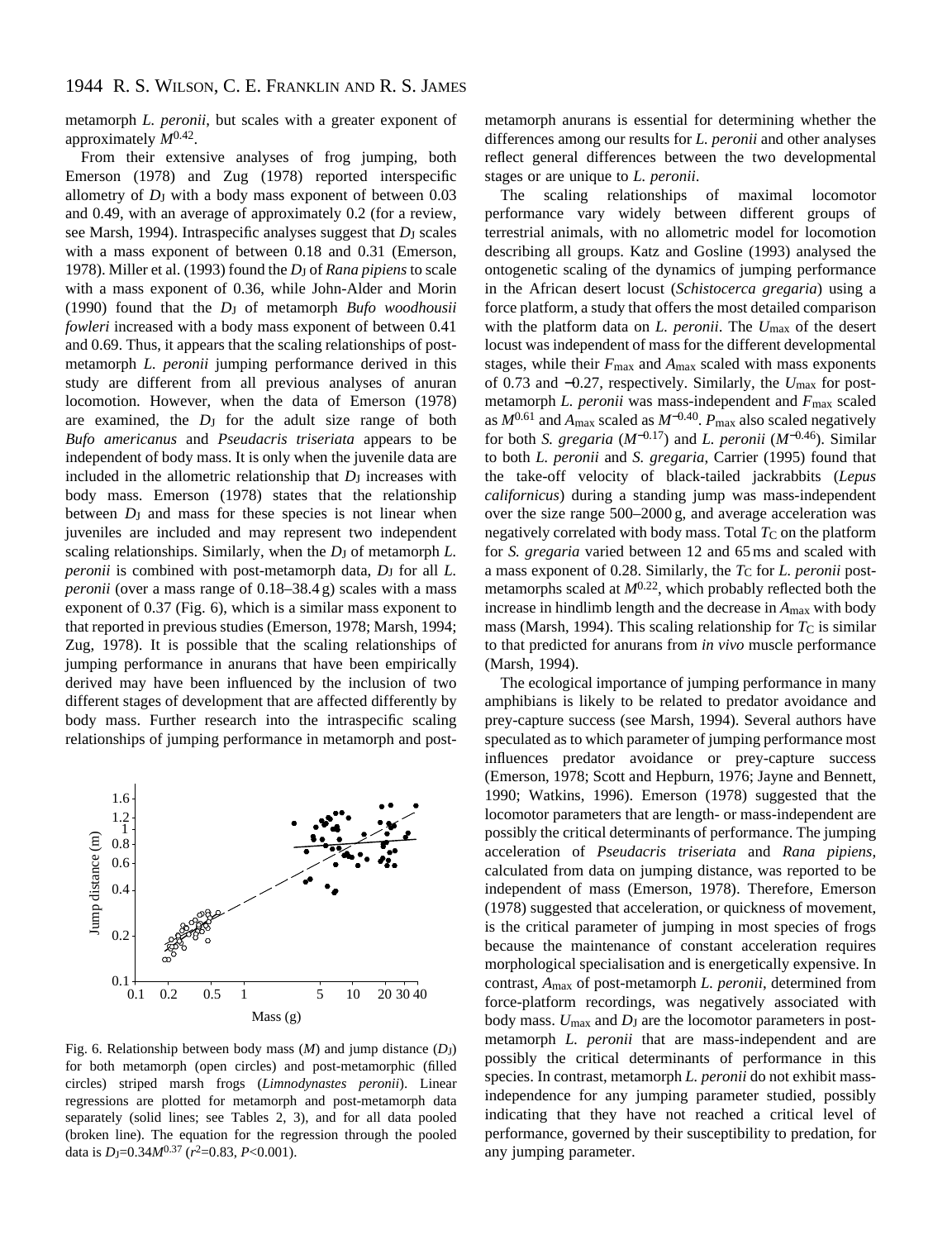Ontogenetic changes in the scaling relationships of jumping performance in *L. peronii* may be related to increased selection on juvenile performance and relaxed selection on adult animals. Although most juveniles of a species are slower and less agile than adults, they not only must still avoid the same predators as adult animals but also many other smaller gape-limited predators that the adults have outgrown. As a consequence, juveniles tend to be captured more regularly and experience higher mortality rates than adult animals (Williams, 1996; Arnold and Wassersug, 1978; Wassersug and Sperry, 1977), with selection on locomotor performance probably being stronger for these juvenile stages (Carrier, 1996). Consistent with these expected patterns of selection is the positive relationship between  $D_J$  and body mass in metamorph *L*. *peronii* and the size-independence of *D*<sub>J</sub> in post-metamorphs. Several studies have reported considerable selection for larger body size in metamorph anurans (Wilbur and Collins, 1973; Wilbur, 1977; Werner, 1986). If this selection for increased body size is associated with selection for increased jump distance, then there should be a positive correlation between body size and jumping performance in the juvenile stage (as observed for metamorph *L. peronii*). In contrast to the metamorphs, post-metamorphic *L. peronii* may have grown too large for most size-limited predators and experience relaxed selection on both body size and jumping performance. Thus, a positive correlation between body size and jumping performance would not be expected for the postmetamorph *L. peronii*. Although this adaptive scenario is highly speculative, it forms a basis for future studies on ontogenetic variation in the selection of both body size and jumping performance, and its allometric consequences, in natural populations of *L. peronii*.

## *Jumping performance of* Limnodynastes peronii

The highest body-mass-specific jumping power recorded for *L. peronii* post-metamorphs from the force platform was approximately  $300 \,\text{W kg}^{-1}$  body mass, while average power output was 45–50 % of the maximum. The only comparable force-platform studies of jumping in frogs are for *Rana temporaria* (Calow and Alexander, 1973) and *Rana pipiens* (Hirano and Rome, 1984). Unfortunately, both these studies appear to have recorded only sub-maximal jumps, because other studies have documented jump distances that were almost double those reported in the force-platform work whilst using the same species (for a review, see Marsh, 1994). Calow and Alexander (1973) measured the ground reaction forces of a single foot during jumping in *Rana temporaria* and reported take-off velocities of up to  $1.8 \text{ m s}^{-1}$ , which are at the lower end of the ranges of velocities calculated for *L. peronii*. Similarly, Hirano and Rome (1984) report take-off velocities of approximately  $1.4 \text{ m s}^{-1}$  and maximum power outputs of 60 W kg−<sup>1</sup> for *Rana pipiens*. Marsh (1994) reported power outputs of 170 W kg−<sup>1</sup> for *Rana pipiens*, which is almost half those obtained here for smaller post-metamorph *L. peronii*. However, this difference may be attributable to the size of the frogs used in each study. Marsh and John-Alder (1994) reported a peak jumping power output of approximately 70 W kg−<sup>1</sup> in a 31 g Cuban tree frog (*Osteopilus septentrionalis*), a peak power output similar to that found in post-metamorphic *L. peronii* of similar body mass. Since power output during jumping is almost entirely derived from the hindlimbs, the muscle-mass-specific jumping power for the smallest *L. peronii* post-metamorphs is in excess of 900 W kg<sup>-1</sup>. These estimates of muscle-mass-specific power output are conservative estimates because not all the hindlimb muscles are involved in jumping.

Maximum power output during jumping, as measured *in vivo*, is usually more than twice that available from direct muscle contraction alone (Marsh, 1994). The highest reported muscle power outputs from *in vitro* isotonic contractions of anuran muscles are approximately  $360 \text{ W kg}^{-1}$  muscle mass for *Xenopus laevis* (Lannergren et al., 1982). However, most recordings of *in vitro* muscle performance have found substantially lower maximum power outputs of between 150 and  $250 \text{ W kg}^{-1}$  (Marsh, 1994). Peplowski and Marsh (1997) suggested that the power output of hindlimb muscles in the Cuban tree frog (*Osteopilus septentrionalis*) was increased by elastic energy storage during jumping and that this could be the possible reason for the discrepancy between the calculated power required for take-off and values obtained from *in vitro* studies that determined the power available from the hindlimb muscles. Using electromyograhy and sonomicrometry, Olson and Marsh (1998) found that many of the hindlimb muscles, including the semimembranosus, gracilis major, cruralis and plantaris longus, are active 20–40 ms before the frog produces visible movement. They suggested that this supports the hypothesis that energy may be stored in some muscle groups in frog hindlimbs prior to take-off to help boost the power of the jump instantaneously (Olson and Marsh, 1998). If a large proportion of the power produced during jumping in *L. peronii* is actually derived from elastic stores, it is possible that the scaling relationships of jumping performance in post-metamorph *L. peronii* observed at the whole-animal level may also be a reflection of the scaling of the elastic storage properties of the muscle–tendon units. Thus, the use of our existing knowledge of allometry in anurans and the performance of isolated muscle may not accurately predict the scaling relationships of jumping performance in anurans.

We would like to thank Ian A. Johnston for generously providing the high-speed cine equipment and laboratory facilities during the stay of R.S.W. in St Andrews, Scotland. We thank I. A. Johnston and T. S. Jessop for helpful discussions and Iain H. Wilson for the illustration of the force platform. Comments from an anonymous referee also substantially improved the manuscript. We also thank C. Schäuble and S. Clegg for assistance with collection of the animals and I. T. Johnston, N. Cole and A. Atteridge for help in the laboratory. R.S.W. was the recipient of an Australian Postgraduate Award.